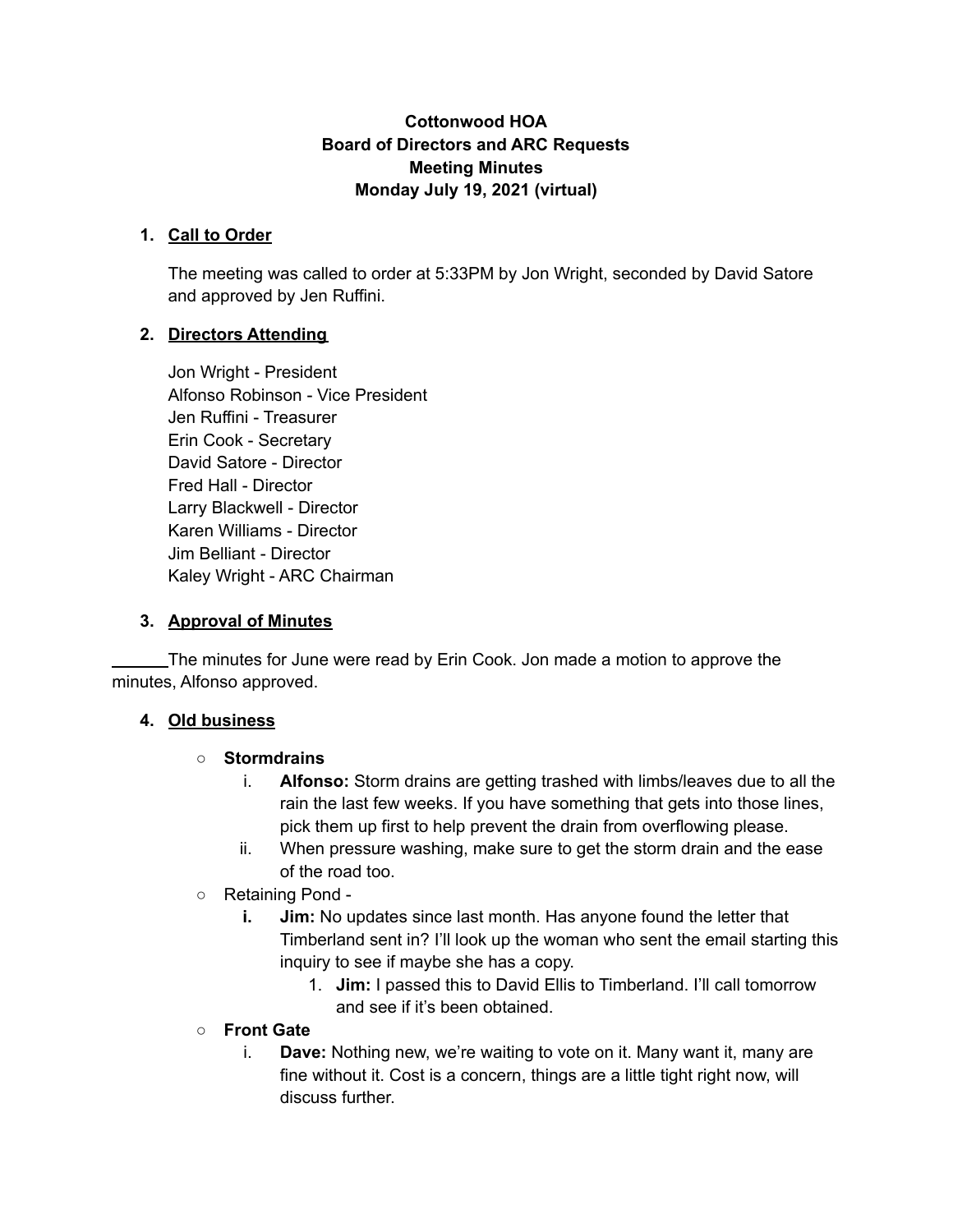- **1. Vote:**
	- a. **Jon** No, perhaps at another time. Cost prohibitive.
	- b. **Alfonso** No, perhaps at another time.
	- c. **Jen** No, perhaps at another time.
	- d. **Erin** No, perhaps at another time.
	- e. **Karen** No, perhaps at another time.
	- f. **Jim** Question for Jen: Where would money come from for this?
		- i. **Jen:** This goes way over the budget for general landscaping improvements, so it doesn't fit neatly in the budget.
		- ii. There is a \$12k budget for electrical poles we have not yet spent this year. Maybe we could move this over? We also had extra money for light poles that weren't purchased in 2020 so I don't know if that was moved elsewhere and if it'd be possible to use that instead.
		- iii. **Final Vote:** For now, hold if we don't have the money for it.
	- g. **Larry** No, perhaps at another time.
	- h. **Fred** No, save the money right now.
	- i. **David** No, perhaps at another time.

### ○ **Presentation from last month**

- **i. Jon:** Does anyone have any questions about this?
- **ii. Jim:** We saw the cost during the last meeting, but how does it compare to EPM?
	- **1. Jen:** It's a lot more than EPM's cost.
	- **2. Jon:** EPM gets \$675 per month. Elite Housing Management would be \$1,127.50 per month.
	- **3. Jim:** With that in mind, I also did not hear a lot about Milton specific communities. Can we find out who does Stonebridge, who does Whispering Pines, etc? There's got to be more than just that one company who does management.
	- **4. Jon:** Currently looking at alternatives and have one property management interested in presenting, so I'm working on that right now.
	- **5. Jim**: It's upon us to find a company who's comparable in cost to EPM.
- **○ Delinquent Dues**
	- i. Stressed importance of getting the dues to EPM. 4 are pending with the attorney and 3 just haven't paid their dues. \$605 for 2 out of the 3. Should have an answer on this in the near future.
- **○ Financials with Jen**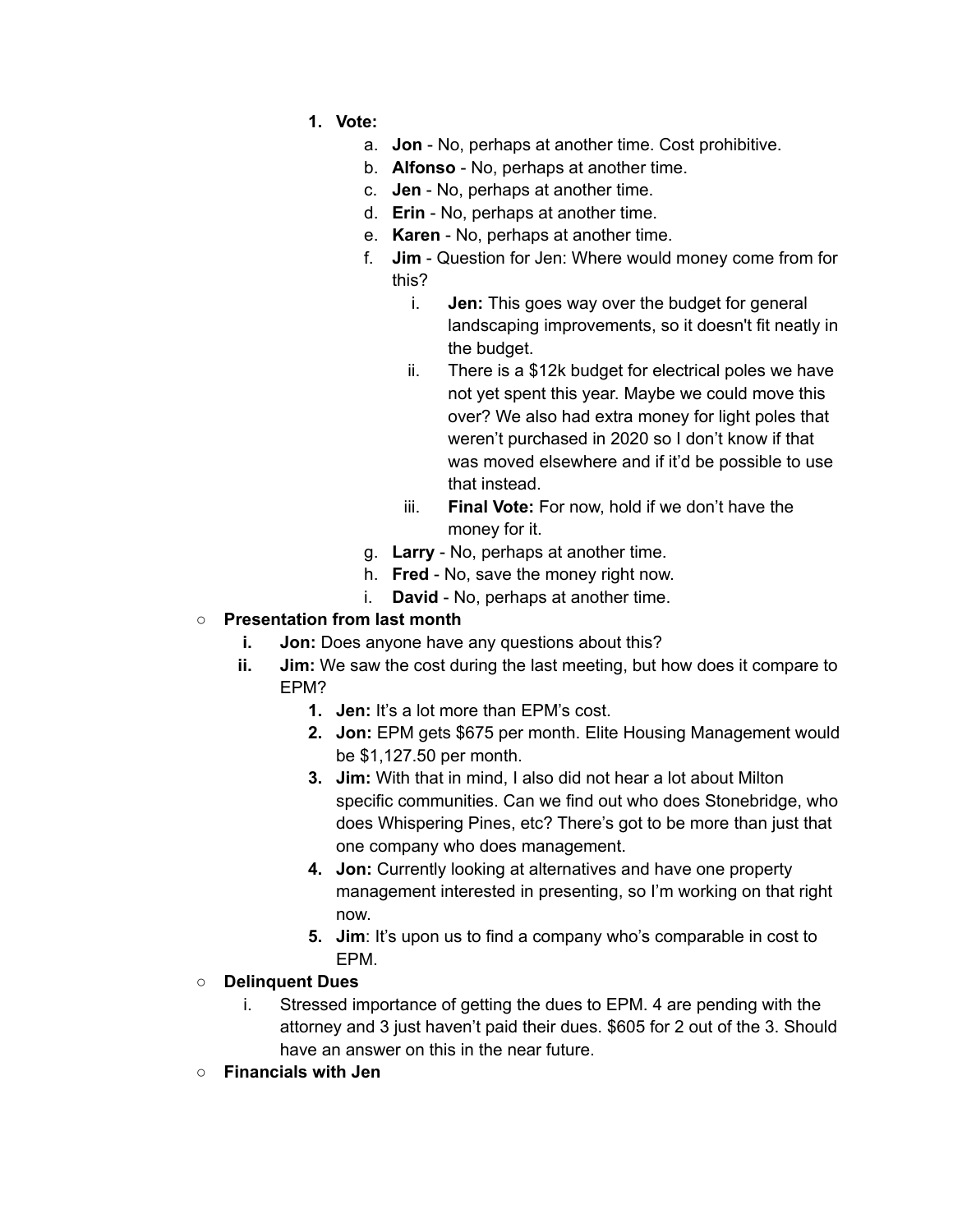i. Got answers for the April questions, nothing big. However, when EPM hires the police officers they're putting it under the HOA meeting fees. Jon spoke to EPM specifically (John and Kevin) about getting them under the correct category, so Jen will follow up and rectify.

## **○ Reminders**

- i. Animals must be on the leash at all times unless in the back yard/behind a fence. We're still having a problem, and we don't want anyone getting hurt. So please make sure animals stay inside or in a fenced in yard.
- ii. No repairing your vehicles in your driveway; this is in the covenants. Please be cognizant of this.
- iii. Trash cans need to be put up promptly. We had an episode at the beginning of July due to the holiday and the companies behind schedule, but in general please print in your bins.
- iv. Yard maintenance please make sure to edge, mow, and remove cuttings from the street especially with the pressure washing if it kicks up anything.

# **○ Storm Drain Update**

- i. **Kaley**: Storm drains have been fixed. Contractor came out, advised that they weren't installed properly. He tacked it in, mortared it, sodded it, and leveled it out. Heatherton has also been fixed. They're being monitored since there are sprinkler systems near both of them, so we're watching for any washouts or anything additional.
- ii. **Jon:** This work was done by Southern Utility without board approval. Kevin Etheridge with EPM told them to do it without our approval. Board is very upset about it. Jon's had several talks with EPM about this, along with Timberland since they put them in incorrectly. Timberland came back last week and refused to be responsible for it. We need to discuss this as a board; this was a \$2500 expense we didn't approve.
	- 1. **Jon:** I think EPM should pay for it since they approved it without checking in with us first.
	- 2. **Dave**: It needed to be fixed, but as long as it got fixed then that's the important part.
	- 3. **Larry:** We referred earlier about a letter we're trying to find that Timberland had with the county about them not being in charge of storm drains and maintenance. Doesn't this conclude that TImberland is responsible?
		- a. The contact at Timberland claims it's no longer under warranty, but Jon believes it doesn't matter because they're still the declarant.
		- b. Gooden bought lots off of Timberland, but Timberland put them in.
	- 4. **Jim**: Since Timberland is the declarant, I wonder if the contractor would be willing to swear that they weren't up to snuff under law so we can go back and forth with county/Timberland about not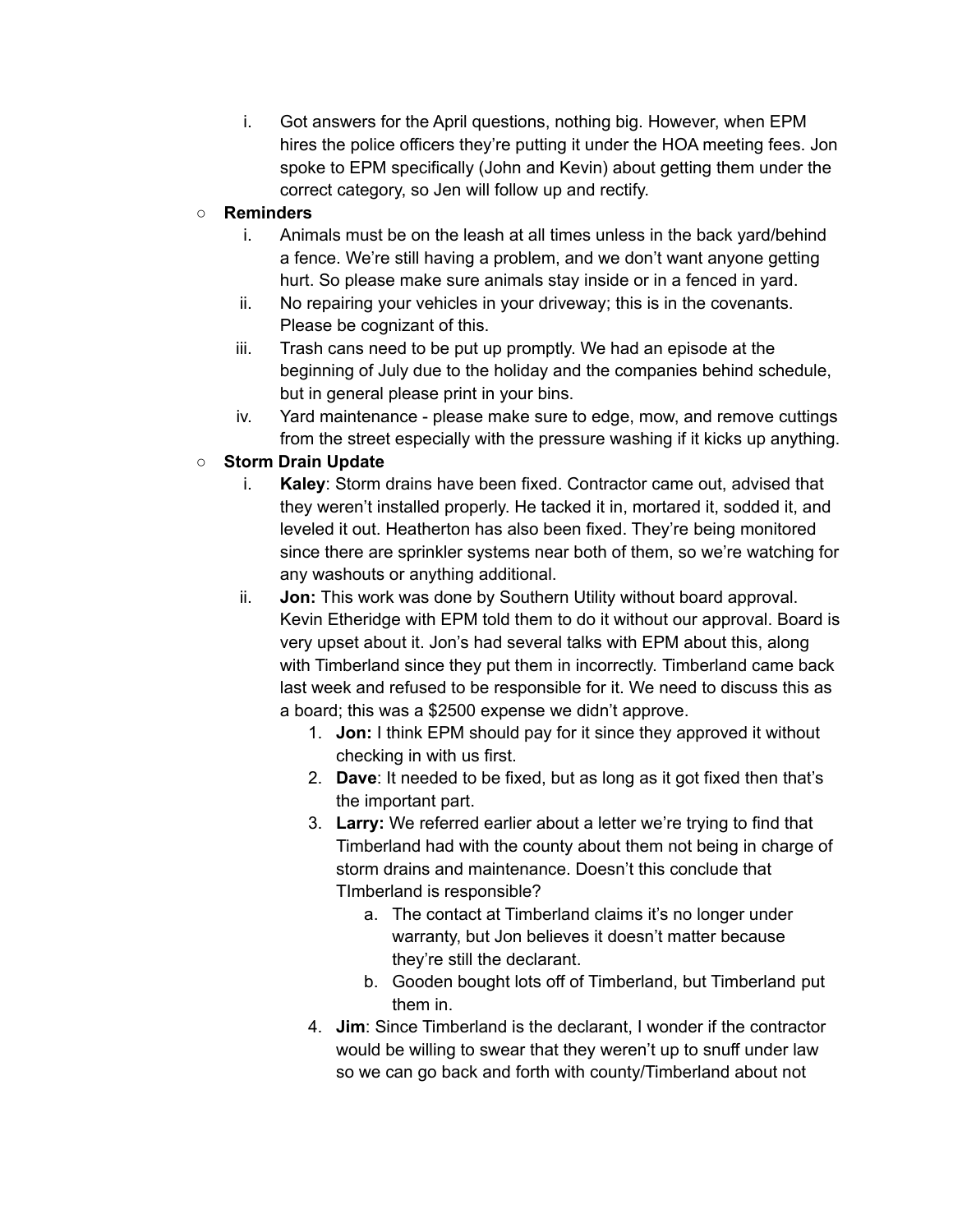doing it properly and not inspecting it properly. It doesn't matter that it was done 19 years ago, this is Florida, this happens often.

- 5. **Kaley**: The contractor took pictures, told Donna and Kevin at EPM and Kaley that it wasn't up to snuff and that he'd tell anyone about it.
- 6. **Fred**: Think we can get that in writing from him? a. Most likely.
- 7. **Kaley**: Other drains were checked out before he left, the ones affected were the only ones that seemed to have a need.
- 8. **Larry**: The drain at Broadfield/Brighton is also having issues but probably caused by Mediacom. There was an 18" hole directly under his sprinkler head which they buried. Larry fixed his sprinkler issue, but there's another hole there for 6-8" circumference but probably 12" deep. Unsure if this'll become a problem.
	- a. **Alfonso**: Took pics of this too.

# **iii. Cottonwood Sign & Back Fence**

1. Being put in tomorrow. Timberland sent in the check to pay for it already.

# **iv. Landscaping**

1. Contacted Richard Dove about putting new flowers/etc at the front entrance. Got delayed due to weather/rain, but it was done this past weekend.

# **5. ARC Requests**

# ○ **Geneva/Patrick Blanchard - 9072 Iron Gate - Concrete Extension**

- i. Placement of crushed aggregate granite and limestone from East side of established driveway into and through backyard double fence gate. Base prep for eventual concrete pour of permanent drive. Permanent pour will be submitted to ARC for final approval.
	- 1. Subcontractor is saying not to place crushed granite but simply have concrete poured.
- ii. **Vote:** All Approved

# ○ **Geneva/Patrick Blanchard - 9072 Iron Gate - Concrete Extension**

- i. Requiring the installation of a 220 V Access into the backyard for a therapy spa. Main line comes in next to the air conditioners. Electrician is sending an invoice on the best route for the wiring and information about the ARC Request.
- ii. **Vote:** All Approved
- **Geneva/Patrick Blanchard - 9072 Iron Gate**
	- i. Remove three trees in the backyard.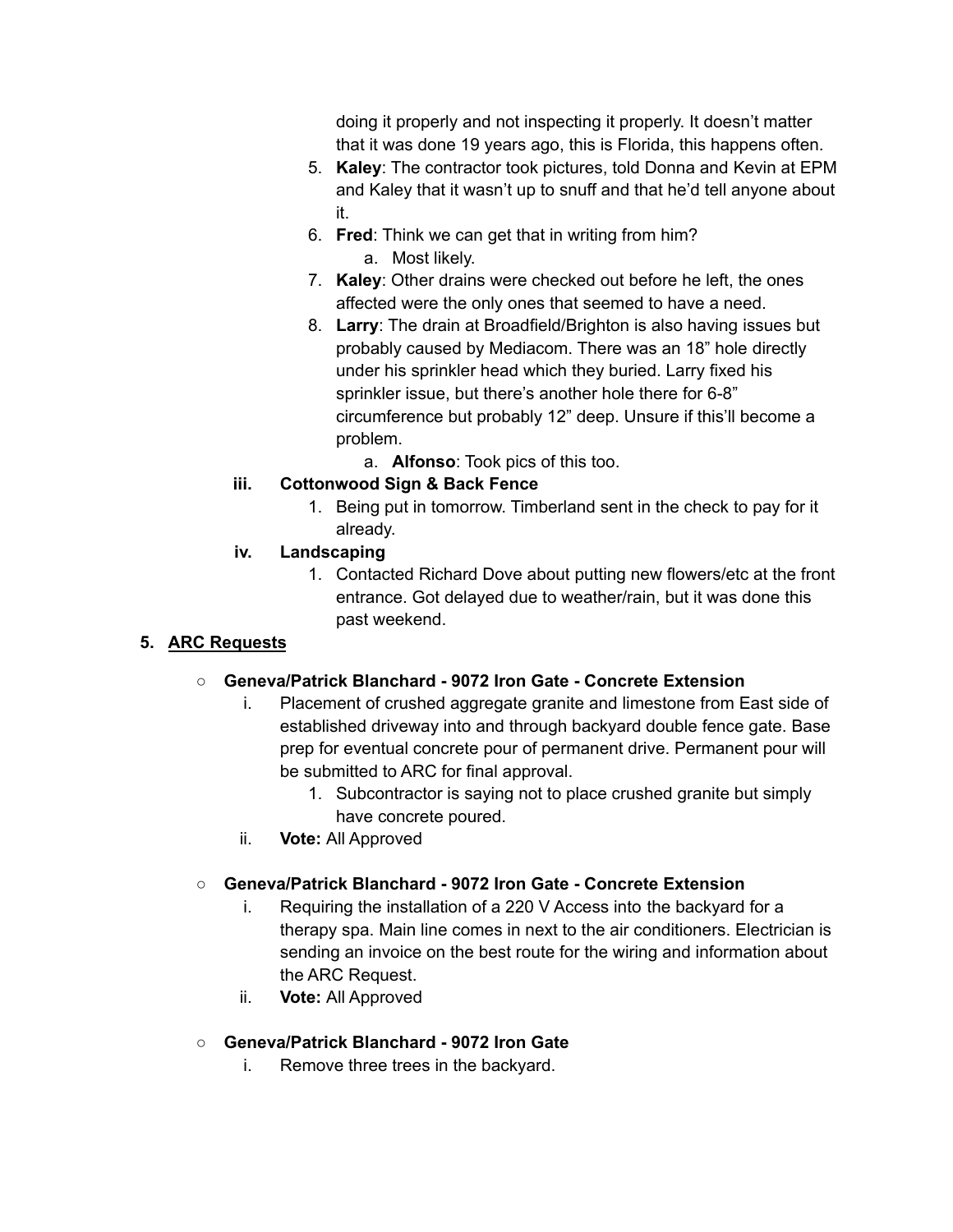ii. **Vote:** All Approved

## ○ **Geneva/Patrick Blanchard - 9072 Iron Gate**

- i. Would like to have concrete poured to the right of the driveway. 26 feet horizontal from house to street by the driveway. 10 feet from the marker to the street. With a radius of 5 feet (arc). 20 feet from the fence to the end of the wood beams. 16 feet from the house to the arc of the driveway.
- ii. **Vote:** All Approved

## ○ **Erin Cook - 6053 Grey Moss - Tree Planting**

- i. Wants to plant her Ponderosa Lemon Tree in her backyard. The side closest to the gate will be the location. It'll be in the center of the yard and at some point they will submit another ARC Request to pave around it. Included information - picture of the area, tree when purchased. Included a picture of the same species full grown to see future growth / size.
- ii. **Vote:** All Approved

### **○ Morgan - 5515 Huntington**

- i. Remove shrubs and replace them with roses. Landscaping done himself.
- ii. **Vote:** All Approved

#### **6. Misc**

- **Jon**: Received contact from EPM and attorney. Any information submitted to them needs to go through Kaley (ARC) or if it's part of the committee that Sherman, Larry, and Kaley are on, it all goes through Jon/Kaley.
- **Fred**: Kaley does a lot of work she really doesn't have to. At some point we should start paying her.

### **7. Homeowner Time**

- **○ Caleb Henderson - 5671 Heatherton Rd.**
	- i. Do we have a plan for general maintenance? Street signs have hurricane damage. Can the community come together to address?
		- 1. **Jon:** We just went through and did a survey on those street signs. We'll be completing the solution for this soon.
	- ii. Curious if we have any idea of when/if we're going to try going back in person?
		- 1. **Jon**: Three things come to mind. We started the zoom meetings because of COVID concerns. Another big point is that we can record all of the meetings. Third, we were having meetings in person but we had very, very few people turn up at Tanglewood